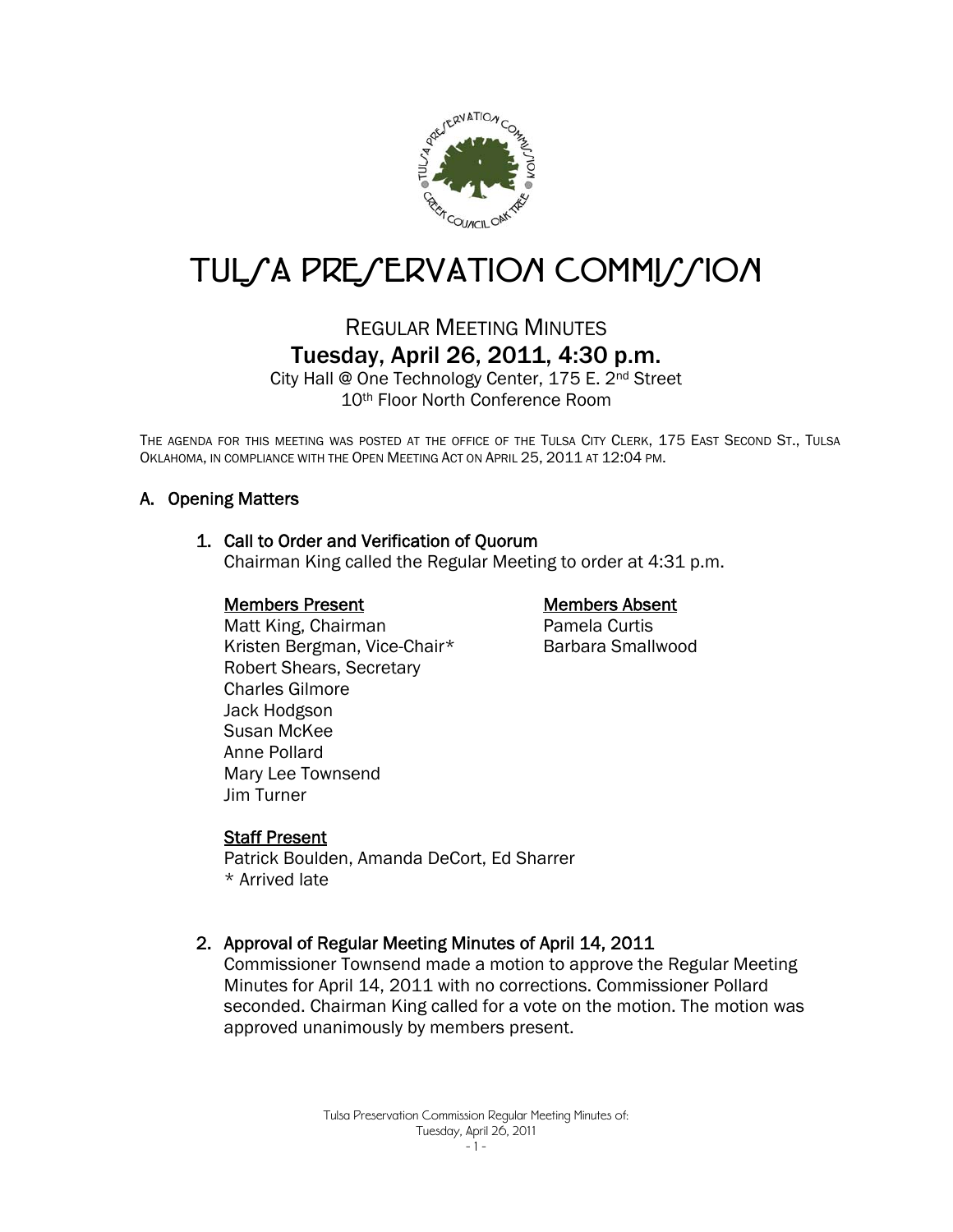## In Favor

1. Bergman

2. Gilmore

- 3. Hodgson
- 4. King
- 5. McKee
- 6. Pollard
- 7. Shears
- 8. Townsend
- 9. Turner

3. Disclosure of Conflicts of Interest No one reported a conflict of interest with the proposals on the agenda.

Abstaining None

# B. Actionable Items

# 1. COA-11-019 / 1606 S. Quincy Avenue (Swan Lake)

Opposed None

Applicant: Jeremy Perkins *Continued from April 14, 2011 Regular Meeting* Request: Modifications to front elevation according to plans submitted.

Mr. Sharrer presented Mr. Perkins' Certificate of Appropriateness application to the Commission and read the applicable guidelines for this district. Mr. Perkins and his client, Mr. Benton, were present to answer questions.

Commissioner Townsend made a motion to approve the application with no conditions. Commissioner McKee seconded the motion. Chairman King asked for a vote on the motion.

#### Vote: 1606 S Quincy Avenue

| In Favor    | <u>Opposed</u> | <b>Abstaining</b> | Not Present |
|-------------|----------------|-------------------|-------------|
| 1. Bergman  | None           | 1. Pollard        | None        |
| 2. Gilmore  |                |                   |             |
| 3. Hodgson  |                |                   |             |
| 4. King     |                |                   |             |
| 5. McKee    |                |                   |             |
| 6. Shears   |                |                   |             |
| 7. Townsend |                |                   |             |

8. Turner

The motion was **Approved by Majority** of members present and voting. Swan Lake Guidelines cited: B1.0.1-B1.0.3, B1.2.1, B1.2.2, B1.3.2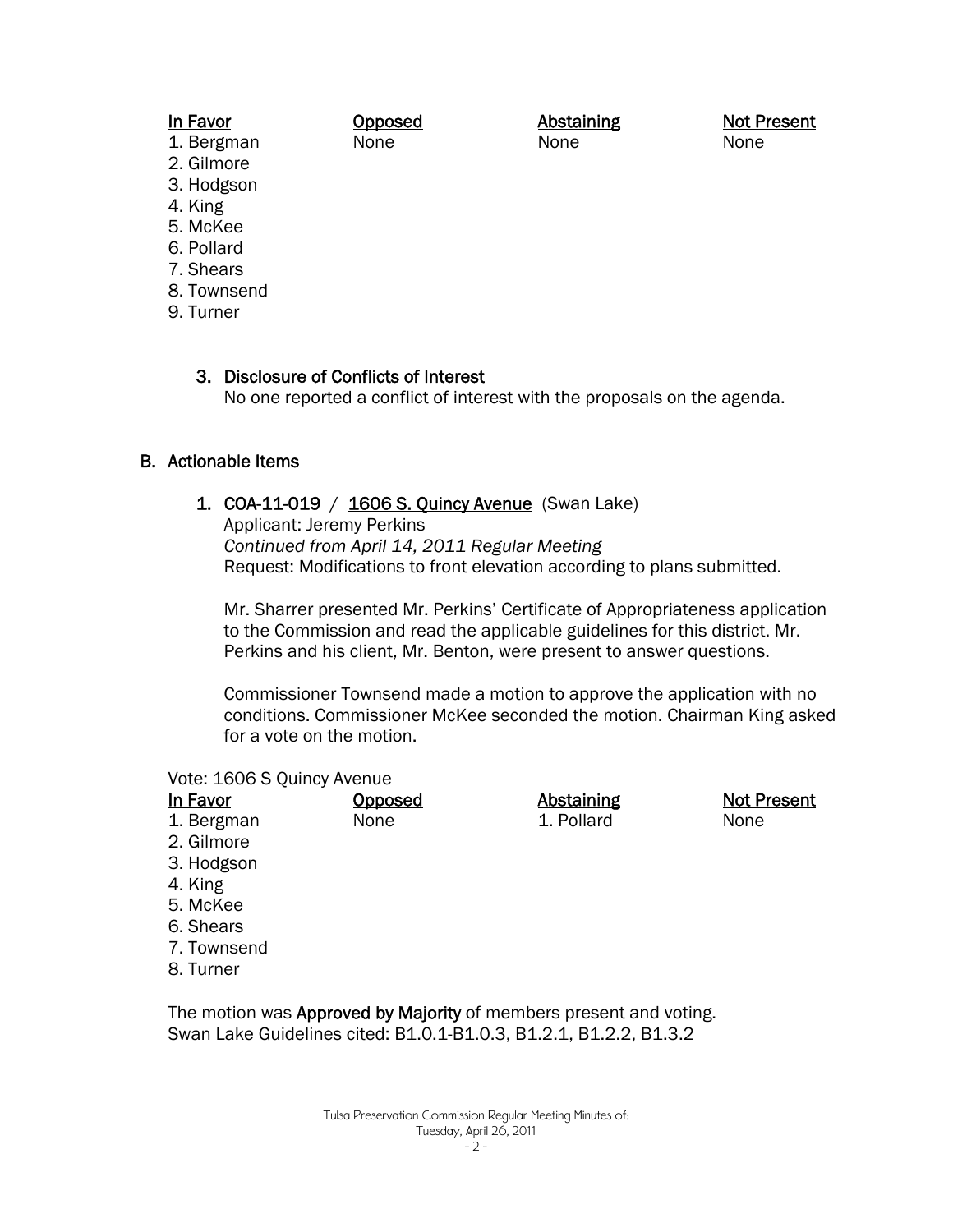# 2. COA-11-020 / 1511 E. 21<sup>st</sup> Street (Swan Lake)

Applicant: John Duvall *COA Subcommittee Review Date: April 19, 2011*  Request: Construct 973 square foot addition to rear of house according to plans submitted.

Mr. Sharrer presented Mr. Duvall's Certificate of Appropriateness application to the Commission and read the applicable guidelines for this district. Mr. Duvall was present to answer questions.

Commissioner Turner gave the COA Subcommittee report. The COA Subcommittee considered the application to be complete and recommended approval. Commissioner Turner made a motion to approve the application with no conditions. Commissioner Hodgson seconded the motion. Chairman King asked for a vote on the motion.

#### Vote: 1511 E 21st Street

| In Favor    | <b>Opposed</b> | <b>Abstaining</b> | <b>Not Present</b> |
|-------------|----------------|-------------------|--------------------|
| 1. Bergman  | None           | None              | None               |
| 2. Gilmore  |                |                   |                    |
| 3. Hodgson  |                |                   |                    |
| 4. King     |                |                   |                    |
| 5. McKee    |                |                   |                    |
| 6. Pollard  |                |                   |                    |
| 7. Shears   |                |                   |                    |
| 8. Townsend |                |                   |                    |
| 9. Turner   |                |                   |                    |
|             |                |                   |                    |

The motion was **Approved Unanimously** by members present and voting. Swan Lake Guidelines cited: B1.0.1-B1.0.3, B1.2.1, B1.2.2, B1.3.2

# 3. COA-11-021 / 1763 S. Xanthus Avenue (Yorktown)

Applicant: Martin R. Steinmetz

Request: Replace existing deteriorated railroad tie retaining wall with new cutstone retaining wall according to plans submitted.

Mr. Sharrer presented Mr. Steinmetz' Certificate of Appropriateness application to the Commission and read the applicable guidelines for this district. Mr. Steinmetz was not present.

Commissioner Townsend made a motion to approve the application with no conditions. Commissioner McKee seconded the motion. Chairman King asked for a vote on the motion.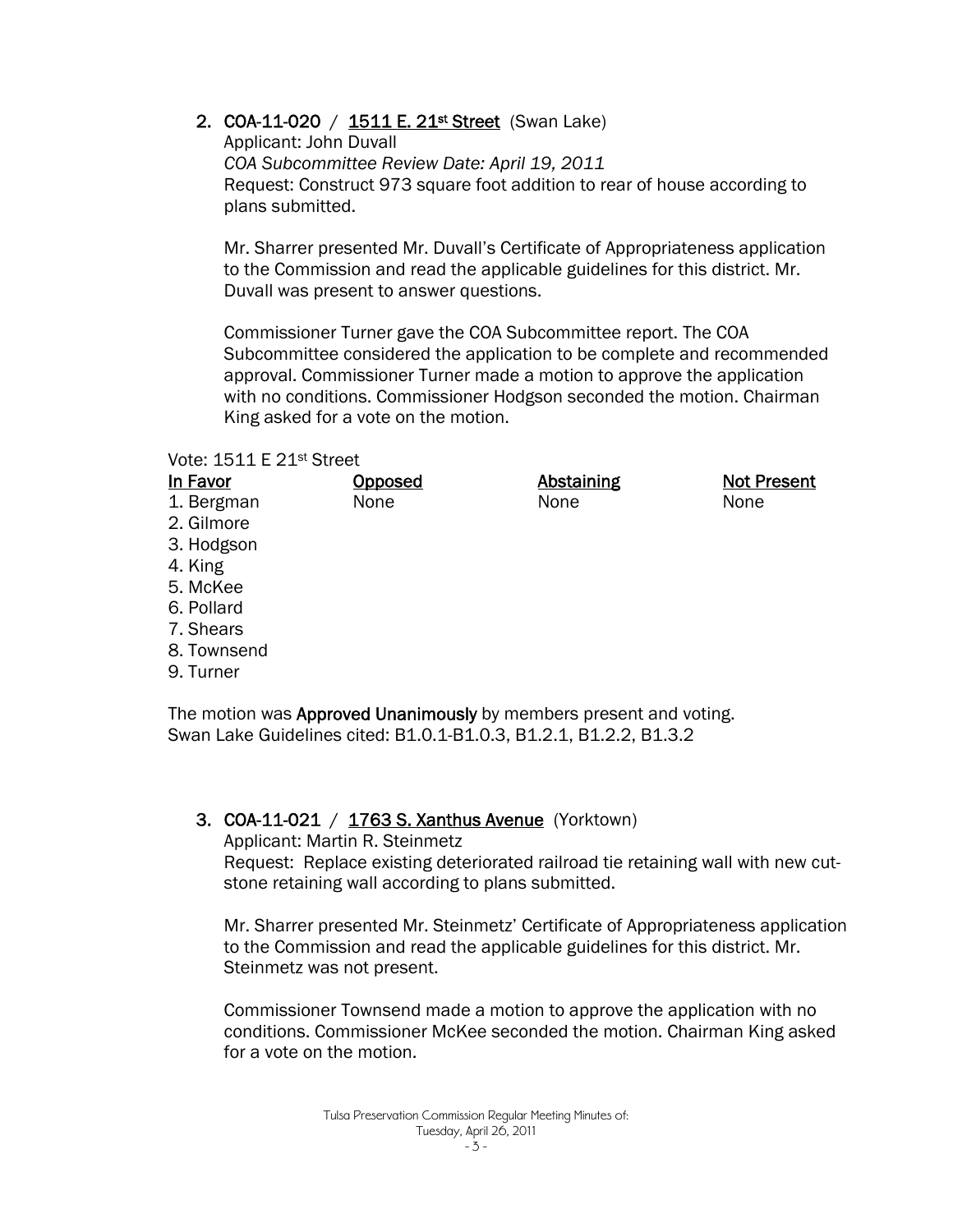#### Vote: 1763 S Xanthus Avenue

| In Favor    | Opposed | <b>Abstaining</b> | <b>Not Present</b> |
|-------------|---------|-------------------|--------------------|
| 1. Bergman  | None    | None              | None               |
| 2. Gilmore  |         |                   |                    |
| 3. Hodgson  |         |                   |                    |
| 4. King     |         |                   |                    |
| 5. McKee    |         |                   |                    |
| 6. Pollard  |         |                   |                    |
| 7. Shears   |         |                   |                    |
| 8. Townsend |         |                   |                    |
| 9. Turner   |         |                   |                    |

The motion was Approved Unanimously by members present and voting. Yorktown Guidelines cited: B1.1.3

#### 4. COA-11-022 / 1827 E. 17<sup>th</sup> Place (Yorktown)

Applicant: Kevin Pauli

Request, Part 1: Remove existing porch columns, not original to house, and replace with tapered columns.

Mr. Sharrer presented Mr. Pauli's Certificate of Appropriateness application to the Commission and read the applicable guidelines for this district. Mr. Pauli was present to answer questions.

Commissioner Townsend made a motion to approve part 1 of the application with no conditions. Commissioner Pollard seconded the motion. Chairman King asked for a vote on the motion.

#### Vote: 1827 E 17<sup>th</sup> Place, Part 1

| In Favor   | <b>Opposed</b> | <b>Abstaining</b> | <b>Not Present</b> |
|------------|----------------|-------------------|--------------------|
| 1. Bergman | None           | None              | None               |
| 2. Gilmore |                |                   |                    |
| 3. Hodgson |                |                   |                    |
| 4. King    |                |                   |                    |
| $F$ Malac  |                |                   |                    |

- 5. McKee
- 6. Pollard
- 7. Shears
- 8. Townsend
- 9. Turner

The motion was Approved Unanimously by members present and voting. Yorktown Guidelines cited: A1.0.1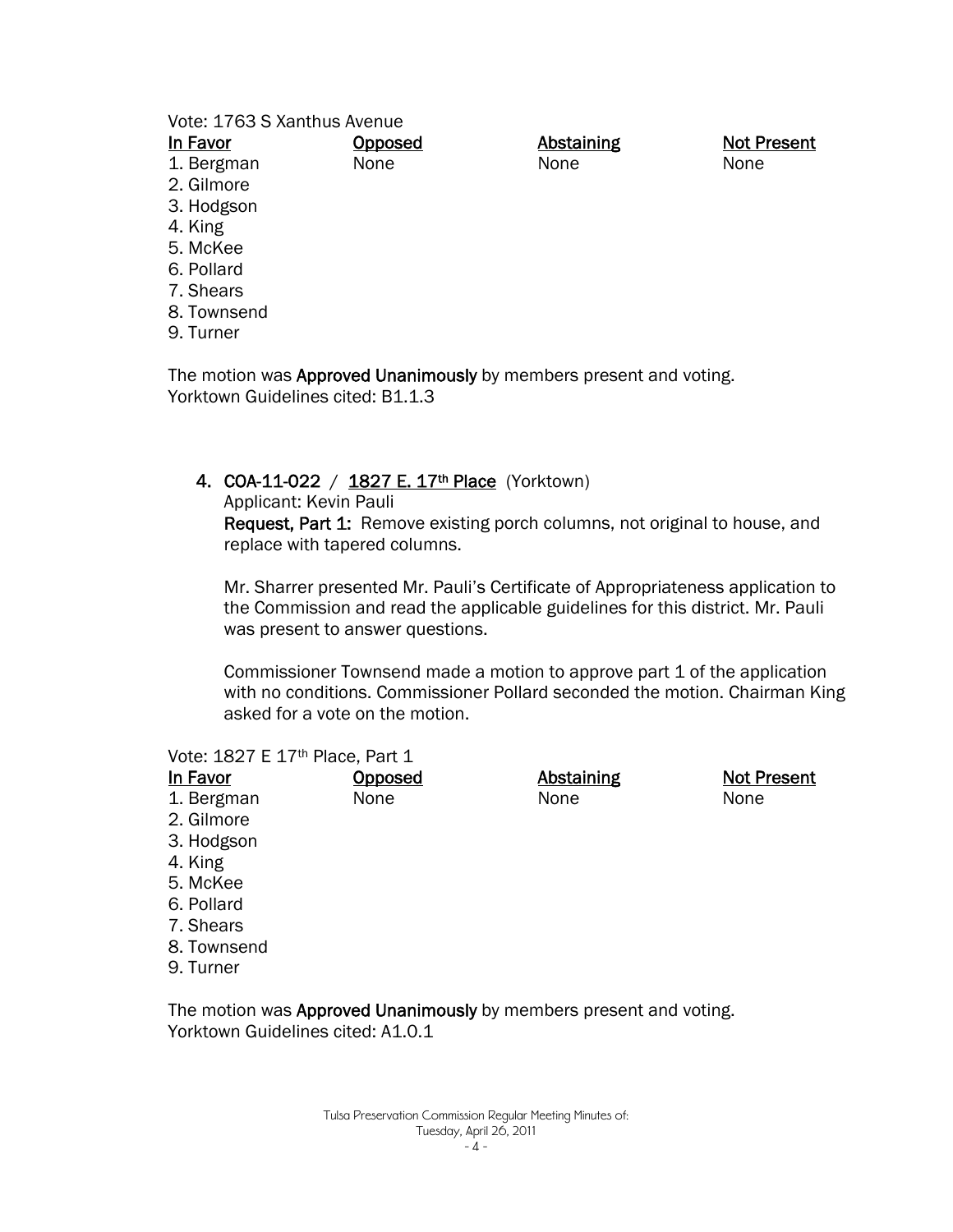Request, Part 2: Replace beadboard porch ceiling with paneled porch ceiling with recessed lighting and ceiling fan.

The Commission asked several questions pertaining to the design of the proposed ceiling modifications, specifically raising the ceiling by creating a tray. After discussion, Commissioner Townsend made a motion to deny part 2 of the application. Commissioner Gilmore seconded the motion. Chairman King asked for a vote on the motion.

#### Vote: 1827 E 17th Place, Part 2

| In Favor    | <b>Opposed</b> | <b>Abstaining</b> | <b>Not Present</b> |
|-------------|----------------|-------------------|--------------------|
| 1. Bergman  | None           | None              | None               |
| 2. Gilmore  |                |                   |                    |
| 3. Hodgson  |                |                   |                    |
| 4. King     |                |                   |                    |
| 5. McKee    |                |                   |                    |
| 6. Pollard  |                |                   |                    |
| 7. Shears   |                |                   |                    |
| 8. Townsend |                |                   |                    |
| 9. Turner   |                |                   |                    |

The motion to Deny the application was Approved Unanimously. Yorktown Guidelines cited: A1.4.1, A1.4.2

> Request, Part 3: Replace existing front door, not original to house, with 6-light Craftsman-style door.

Commissioner Bergman made a motion to approve part three of the application with no conditions. Commissioner McKee seconded the motion. Chairman King asked for a vote on the motion.

#### Vote: 1827 E 17th Place, Part 3

| In Favor    | Opposed | <b>Abstaining</b> | <b>Not Present</b> |
|-------------|---------|-------------------|--------------------|
| 1. Bergman  | None    | None              | None               |
| 2. Gilmore  |         |                   |                    |
| 3. Hodgson  |         |                   |                    |
| 4. King     |         |                   |                    |
| 5. McKee    |         |                   |                    |
| 6. Pollard  |         |                   |                    |
| 7. Shears   |         |                   |                    |
| 8. Townsend |         |                   |                    |
| 9. Turner   |         |                   |                    |

The motion was Approved Unanimously by members present and voting. Yorktown Guidelines cited: A1.0.1, A1.2.1, A1.2.3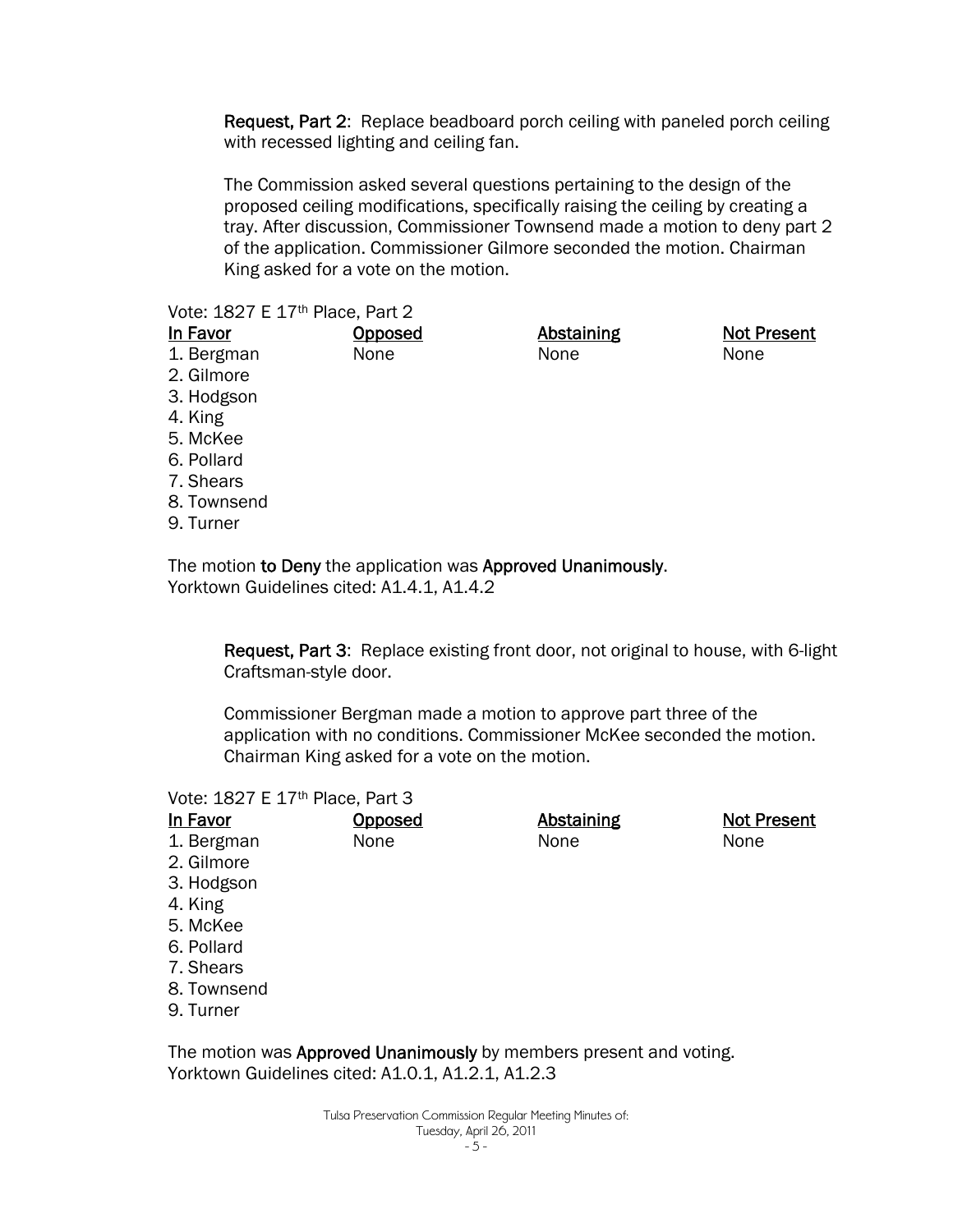Request, Part 4: Replace existing lap siding in gable end of front porch with shake shingles.

Commissioner Pollard made a motion to approve part four of the application with no conditions. Commissioner Gilmore seconded the motion. Chairman King asked for a vote on the motion.

#### Vote: 1827 E 17th Place, Part 4

| In Favor    | <b>Opposed</b> | <b>Abstaining</b> | <b>Not Present</b> |
|-------------|----------------|-------------------|--------------------|
| 1. Bergman  | None           | None              | None               |
| 2. Gilmore  |                |                   |                    |
| 3. Hodgson  |                |                   |                    |
| 4. King     |                |                   |                    |
| 5. McKee    |                |                   |                    |
| 6. Pollard  |                |                   |                    |
| 7. Shears   |                |                   |                    |
| 8. Townsend |                |                   |                    |
| 9. Turner   |                |                   |                    |

The motion was Approved Unanimously by members present and voting. Yorktown Guidelines cited: A1.0.1

Request, Part 5: Apply stucco over existing brick piers, stem wall and bulkheads of front porch.

Commissioner Gilmore made a motion to approve part five of the application with the condition that the stucco shall be the same type used in the historic period of the house and have the same texture and look as the example cited by Mr. Pauli. Commissioner Pollard seconded the motion. Chairman King asked for a vote on the motion.

| Vote: 1827 E 17 <sup>th</sup> Place, Part 5 |  |  |  |  |
|---------------------------------------------|--|--|--|--|
|---------------------------------------------|--|--|--|--|

| In Favor   | <u>Opposed</u> | <b>Abstaining</b> | <b>Not Present</b> |
|------------|----------------|-------------------|--------------------|
| 1. Gilmore | 1. Bergman     | None              | None               |
|            | 2. Hodgson     |                   |                    |
|            | 3. King        |                   |                    |
|            | 4. McKee       |                   |                    |
|            | 5. Pollard     |                   |                    |
|            | 6. Shears      |                   |                    |
|            | 7. Townsend    |                   |                    |
|            | 8. Turner      |                   |                    |

The motion failed.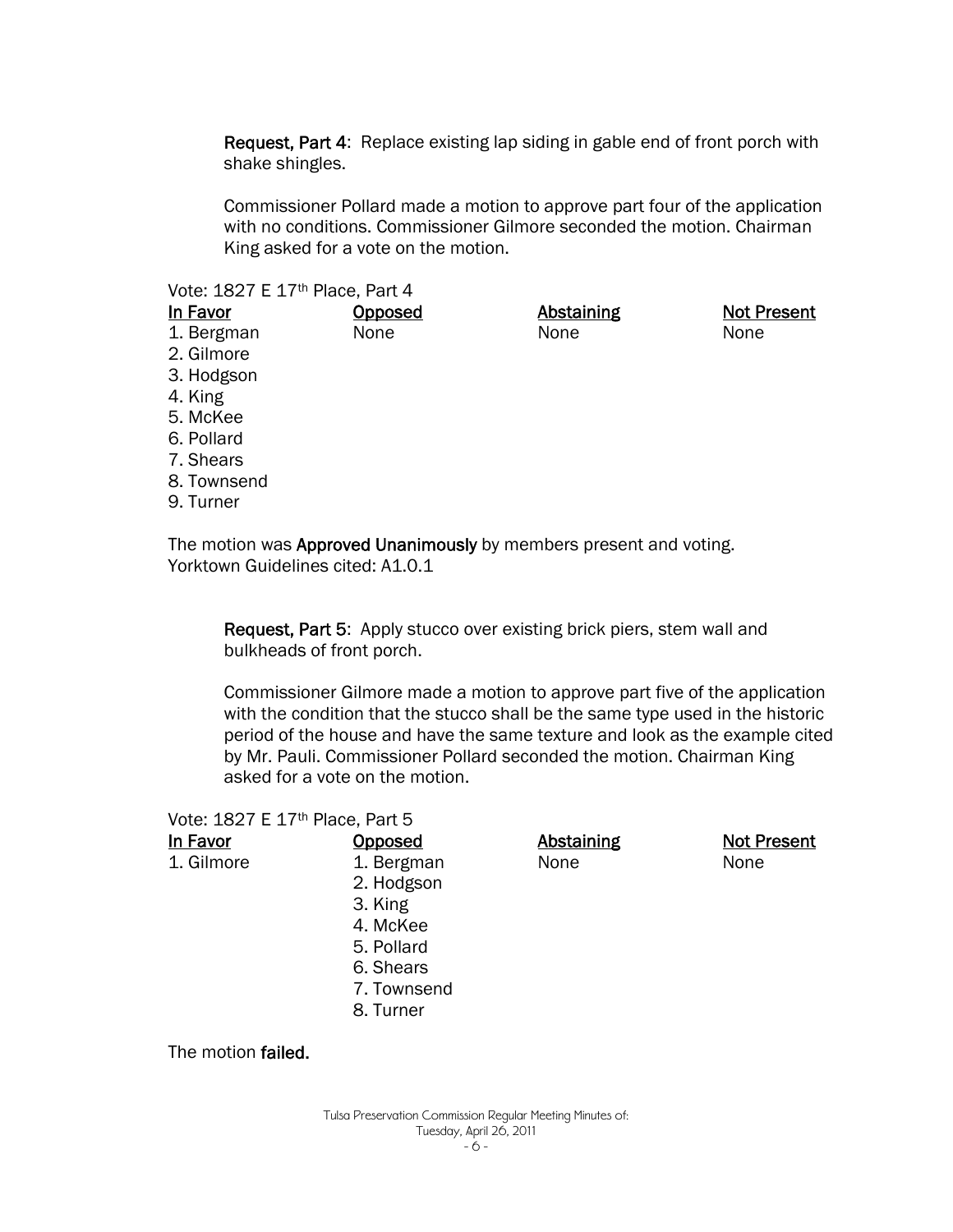After further discussion, Commissioner Townsend made a motion to deny part 5 of the application. Commissioner Gilmore seconded the motion. Chairman King asked for a vote on the motion.

#### Vote: 1827 E 17<sup>th</sup> Place, Part 5

1. Bergman None Abstaining None

Not Present None

- 2. Gilmore 3. Hodgson
- 4. King
- 5. McKee
- 6. Pollard
- 7. Shears
- 8. Townsend
- 9. Turner

The motion to Deny the application was Approved Unanimously. Yorktown Guidelines cited: A1.0.1

Opposed

5. COA-11-023 / 1128 E. 16th Street (North Maple Ridge) Applicant: Orpha Harnish *Work started prior to COA application*

Request: Construct 4' wood fence in front yard.

Mr. Sharrer presented Ms. Harnish's Certificate of Appropriateness application to the Commission and read the applicable guidelines for this district. Ms. Harnish and her tenant, Mr. Rueb, were present to answer questions. The Commissioners felt as though the fence was in keeping with the ranch style of the home with the exception of the gate. Commissioner Gilmore made a motion to approve the application with the condition that the applicant return with an alternate design for the gate at the next TPC meeting. Commissioner McKee seconded the motion. Chairman King asked for a vote on the motion.

#### Vote: 1128 E 16th Street

| In Favor    | <b>Opposed</b> | <b>Abstaining</b> | <b>Not Present</b> |
|-------------|----------------|-------------------|--------------------|
| 1. Bergman  | None           | 1. Turner         | None               |
| 2. Gilmore  |                |                   |                    |
| 3. Hodgson  |                |                   |                    |
| 4. King     |                |                   |                    |
| 5. McKee    |                |                   |                    |
| 6. Pollard  |                |                   |                    |
| 7. Shears   |                |                   |                    |
| 8. Townsend |                |                   |                    |

The motion was Approved by Majority of members present and voting. North Maple Ridge Guidelines cited: B1.1.3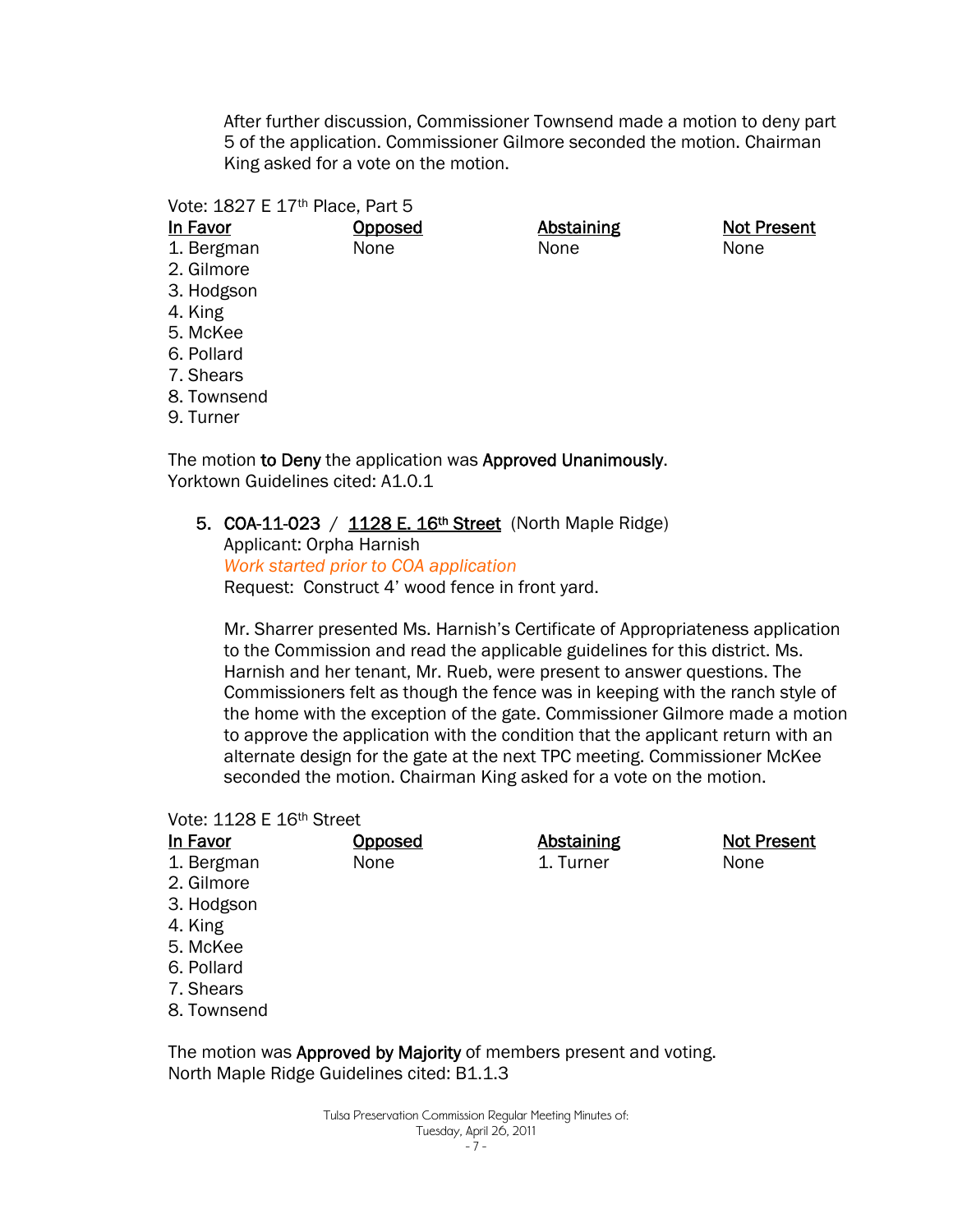# C. Reports

#### 1. Staff Report

Ms. DeCort reported that Preservation Leadership Training/Advanced class is coming to Tulsa in August. She asked that any Commissioners interested in attending to please contact her.

Ms. DeCort reported that the bids for the Greenwood Historic District National Register Nomination came in much higher than anticipated. Should the City not be able to award the bid, the Commission will need to expend the approximately \$10,000 allocated for the project before September 30 to comply with its grant requirements. Ms. DeCort offered some projects for consideration and promised to report back on the status of the bids.

Mr. Sharrer reported that, based on the City Council Committee meeting he watched on TGOV that morning, the City Council plans to vote on an amendment to the Planned Unit Development (PUD) section of the Zoning Code at its Regular Meeting this Thursday, April 28. This issue was last before the TPC in December 2010 prior to the Tulsa Metropolitan Area Planning Commission public hearing, at which time that board voted not to recommend changes to the Zoning Code. TPC staff reported that the Tulsa Preservation Commission and its staff were not notified of the pending action by Council, nor asked to participate or comment.

# 2. Chair Report

Chairman King reported that Commissioner Curtis has resigned her position.

# 3. Committee Reports

#### a. Rules & Regulations

Commissioner Gilmore reported that the committee has approved a draft of the revised Rules & Regulations and will present it for Commission review in May.

#### b. Outreach

Commissioner Bergman reported that the committee is coordinating two separate trolley tours for realtors, one in May and one in June.

#### c. Design Guidelines

Commissioner Bergman reported that the Design Guidelines committee is continuing its work and should have a draft of the updated guidelines to share with the Commission in May.